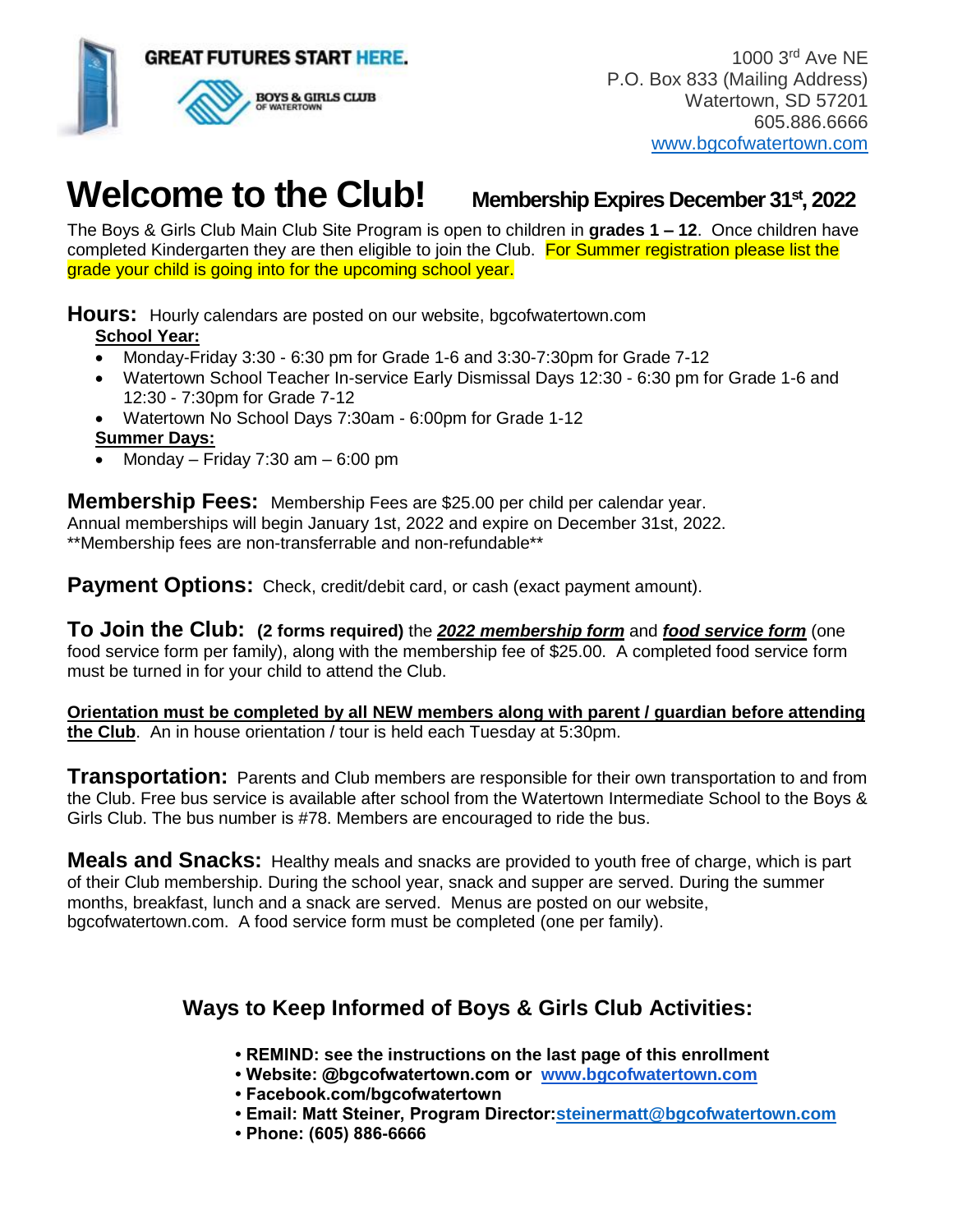**2022 Grade 1-12 Membership Application Expires 12/31/2022 Annual fee is \$25/child**

| Staff Fill Out This Gray Section - Office Use Only -                                                                                                                                                                          |                 |                                    |                           |  |
|-------------------------------------------------------------------------------------------------------------------------------------------------------------------------------------------------------------------------------|-----------------|------------------------------------|---------------------------|--|
| Membership #:                                                                                                                                                                                                                 | New or Renewal  | <b>Payment Type:</b>               | Cash Check #<br>cc        |  |
| <b>Orientation Date (Month,</b><br>Day, Year)                                                                                                                                                                                 |                 | <b>Payment Date:</b>               | Taken By (Staff Initial): |  |
| <b>Trax8 Processed Date:</b>                                                                                                                                                                                                  | (Staff Initial) | Food Service Form (Staff Initial): |                           |  |
| <b>Card Printed Date:</b>                                                                                                                                                                                                     | (Staff Initial) |                                    |                           |  |
| <b>Member (Child's) Information:</b>                                                                                                                                                                                          |                 |                                    |                           |  |
|                                                                                                                                                                                                                               |                 |                                    |                           |  |
|                                                                                                                                                                                                                               |                 |                                    |                           |  |
| Grade (2022-2023 school year) Gender (Please Check): $\Box$ Female $\Box$ Male $\Box$ Non-Binary $\Box$ Other $\Box$ Prefer Not to Answer                                                                                     |                 |                                    |                           |  |
| <b>Member Race/Ethnicity (Please Check):</b><br>□ African American<br>□ Asian □ Caucasian □ Hispanic □ Native American □ Native Hawaiian / Other Pacific Islander<br>□ Multi-Racial                                           |                 |                                    |                           |  |
| <b>Member Household Information:</b>                                                                                                                                                                                          |                 |                                    |                           |  |
| Member Lives With (Please Check): Mom and Dad ____ Mom only ____ Dad only ____ Mom/Step Parent ____                                                                                                                           |                 |                                    |                           |  |
| Dad/Step Parent _______ Foster Care ________ Grandparent _______ Grandparents ______ Guardian(s)____                                                                                                                          |                 |                                    |                           |  |
| Other and the contract of the contract of the contract of the contract of the contract of the contract of the contract of the contract of the contract of the contract of the contract of the contract of the contract of the |                 |                                    |                           |  |
|                                                                                                                                                                                                                               |                 |                                    |                           |  |
| Member primary address for mailing/correspondence:                                                                                                                                                                            |                 |                                    |                           |  |
| Street or PO Box 2001 City: City: City: State: Zip: 2001 2002                                                                                                                                                                 |                 |                                    |                           |  |
|                                                                                                                                                                                                                               |                 |                                    |                           |  |
| Head of Household Adult / Guardian Information: (This is the Primary Contact) list Adults who member lives with                                                                                                               |                 |                                    |                           |  |
|                                                                                                                                                                                                                               |                 |                                    |                           |  |
|                                                                                                                                                                                                                               |                 |                                    |                           |  |
|                                                                                                                                                                                                                               |                 |                                    |                           |  |
|                                                                                                                                                                                                                               |                 |                                    |                           |  |
| Additional Adult / Guardian Information that also lives in same household: if applicable                                                                                                                                      |                 |                                    |                           |  |
| Other Household Adult / Guardian 1st and Last Name: \\connect\\connect\\connect\\connect\\connect\\connect\\conn                                                                                                              |                 |                                    |                           |  |
|                                                                                                                                                                                                                               |                 |                                    |                           |  |
|                                                                                                                                                                                                                               |                 |                                    |                           |  |
|                                                                                                                                                                                                                               |                 |                                    |                           |  |
|                                                                                                                                                                                                                               |                 |                                    |                           |  |
|                                                                                                                                                                                                                               |                 |                                    |                           |  |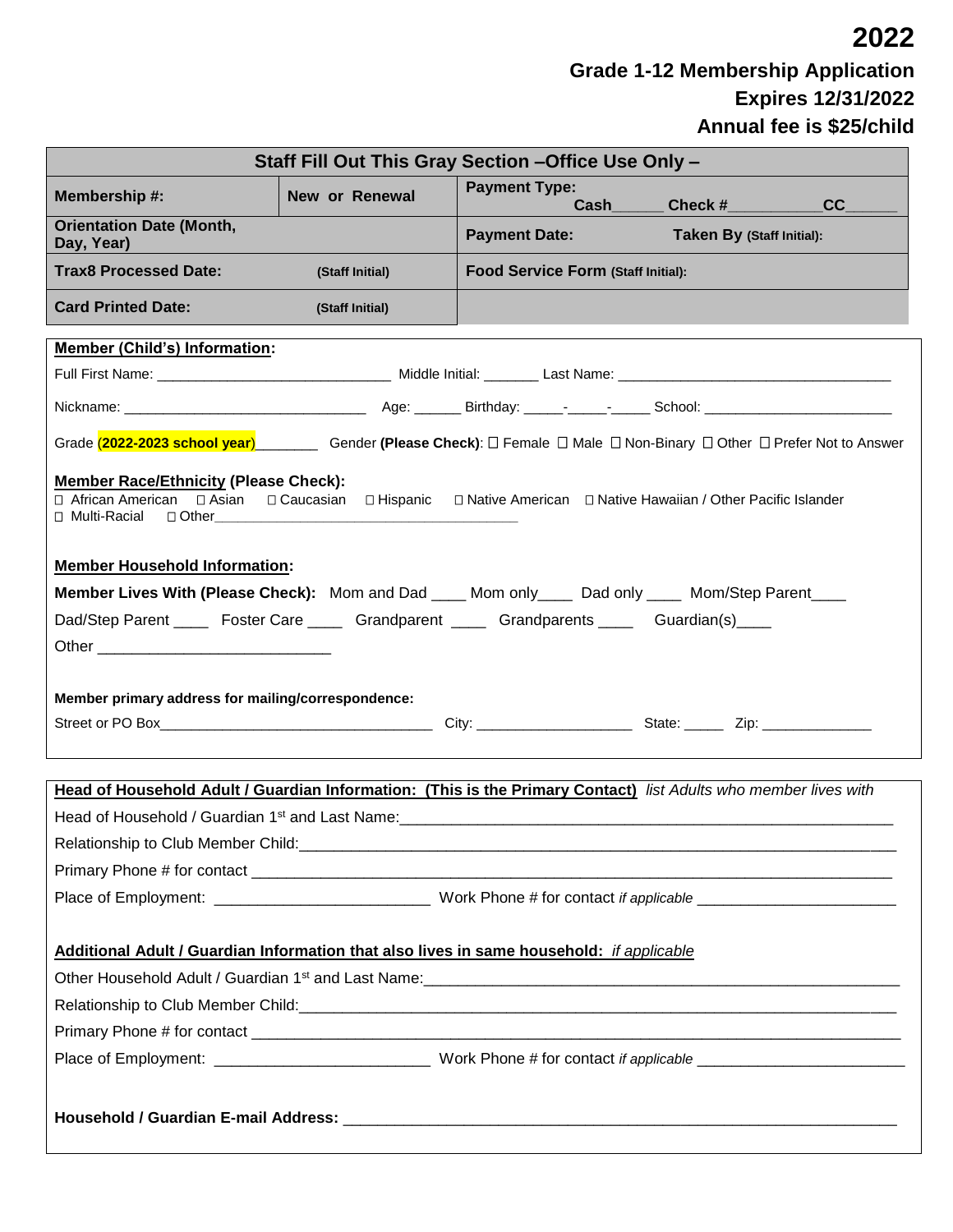| The following information is necessary for our records and the funding our organization receives. The answers<br>you provide are confidential. Your cooperation in providing this information is both appreciated and necessary.                                                                                                                              |                                                                                                                                                                                                                                     |  |  |
|---------------------------------------------------------------------------------------------------------------------------------------------------------------------------------------------------------------------------------------------------------------------------------------------------------------------------------------------------------------|-------------------------------------------------------------------------------------------------------------------------------------------------------------------------------------------------------------------------------------|--|--|
| Number of Family Members in the Household: _________ Parent Active In Military Yes ___ No ___<br>Annual Household Income: \$                                                                                                                                                                                                                                  |                                                                                                                                                                                                                                     |  |  |
| **Note: It is legal for either parent to pick up their child unless we have a copy of a court order restricting visitation.<br>Is either parent legally restricted from visitation with your child?                                                                                                                                                           |                                                                                                                                                                                                                                     |  |  |
| <b>Emergency Contact Information:</b><br>List two other people to contact in an emergency in case if the Head of Household or other Adult Household                                                                                                                                                                                                           |                                                                                                                                                                                                                                     |  |  |
| aren't able to be reached. These people MUST live in the Watertown area. If an emergency situation were to<br>arise, and we are unable to reach you or your emergency contacts, Law Enforcement may be contacted to<br>assume responsibility for your child. This section may include the other parent that the child member does not<br>live with primarily. |                                                                                                                                                                                                                                     |  |  |
|                                                                                                                                                                                                                                                                                                                                                               |                                                                                                                                                                                                                                     |  |  |
|                                                                                                                                                                                                                                                                                                                                                               | Relationship to Member <b>Manual</b> Property and Contract the Contract of the Contract of the Contract of the Contract of the Contract of the Contract of the Contract of the Contract of the Contract of the Contract of the Cont |  |  |
|                                                                                                                                                                                                                                                                                                                                                               | Primary Phone # for Contact_____________________________                                                                                                                                                                            |  |  |
|                                                                                                                                                                                                                                                                                                                                                               | 2 <sup>nd</sup> Phone # for Contact if applicable <b>Fig. 2008</b>                                                                                                                                                                  |  |  |
| <b>Medical Information:</b>                                                                                                                                                                                                                                                                                                                                   |                                                                                                                                                                                                                                     |  |  |
| Counselor Name and Phone Number (Please see Release of Information page 4): [1999] Counselor Name and Phone Number                                                                                                                                                                                                                                            |                                                                                                                                                                                                                                     |  |  |
|                                                                                                                                                                                                                                                                                                                                                               |                                                                                                                                                                                                                                     |  |  |
| Please indicate any medication presently taking (Please see Medication Policy information page 5): _________________                                                                                                                                                                                                                                          |                                                                                                                                                                                                                                     |  |  |
|                                                                                                                                                                                                                                                                                                                                                               |                                                                                                                                                                                                                                     |  |  |
|                                                                                                                                                                                                                                                                                                                                                               |                                                                                                                                                                                                                                     |  |  |
|                                                                                                                                                                                                                                                                                                                                                               |                                                                                                                                                                                                                                     |  |  |

#### **Publicity/Media Release**

### **Parental/Guardian Consent**

The Boys & Girls Club of Watertown has my permission to my child's photograph or video footage publicly to promote activities and programs of the Boys & Girls Club. I understand that the images may be used in print publications, online publications, presentations, websites, and social media. I also understand that no royalty, fee or other compensation shall become payable to me by reason of such use.

No (Parent /Guardian initial)

#### **Travel**

I give permission for my child to leave the Club in a Boys & Girls van/public school bus for local field trips/activities. I understand that I will be notified for all out of town trips via permission slip.

\_\_\_\_ Yes \_\_\_\_ No \_\_\_\_ (Parent /Guardian initial)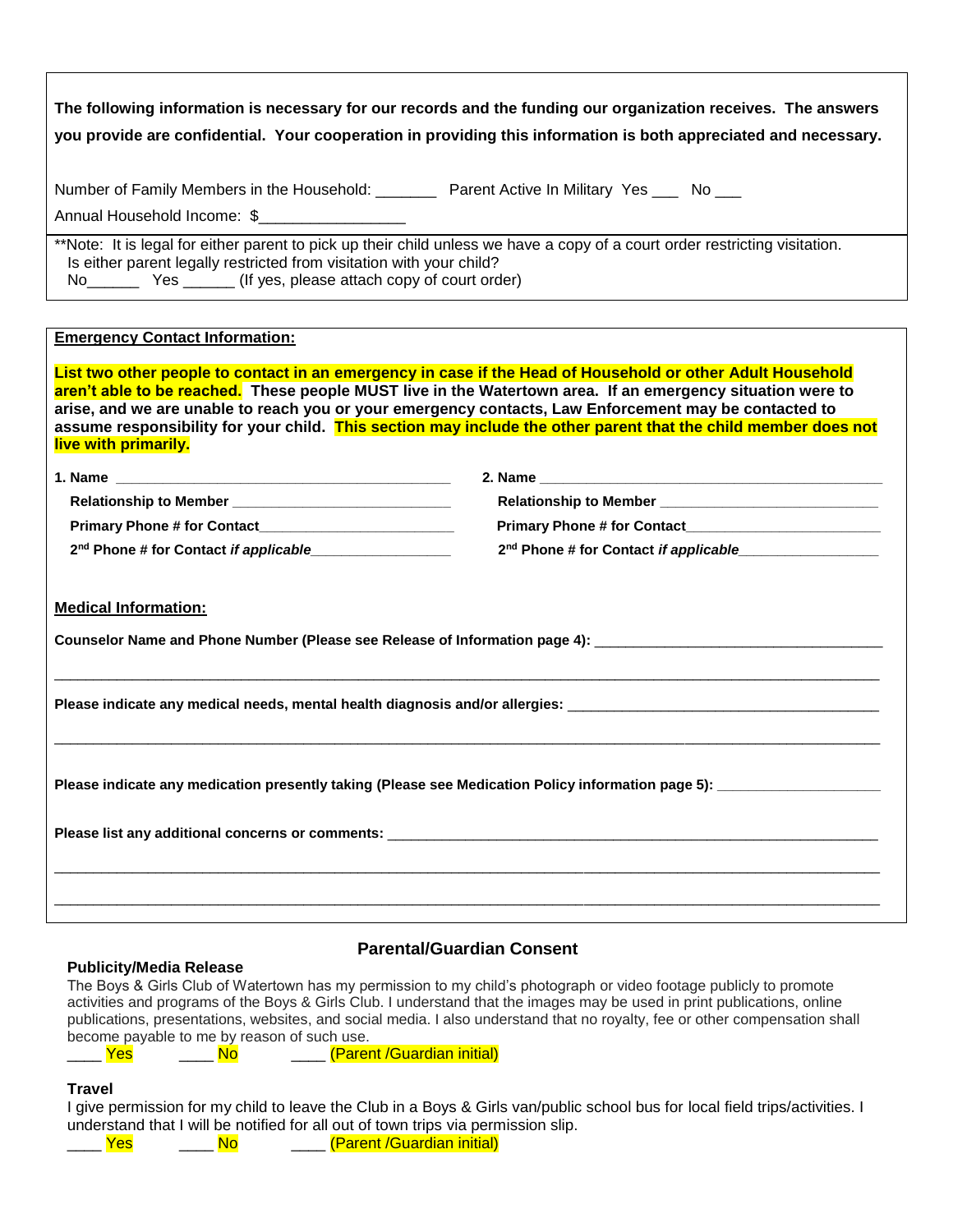### **Permission & Release**

#### **Policies and Waivers**

I agree to adhere to all Boys & Girls Club policies and waivers, which can be found online at [bgcofwatertown.com,](https://bgcofwatertown.com/bgc/wp-content/uploads/2019/11/Boys-Girls-Club-of-Watertown-Policies-2019-2020.pdf) or at the reception desk upon request. Such policies include, but are not limited to, Member Guidance, Property Damage, Bullying, Medication, Technology Usage, etc.

#### **Lost/Stolen Items**

I understand the Boys & Girls Club is not responsible for lost or stolen items. Please ask staff to check the lost and found closet if items are missing.

#### **Data Collection**

I give my permission to the Boys & Girls Club of Watertown to collect information via online or written surveys (i.e. BGCA National Youth Outcomes Initiative survey), questionnaires, and focus groups from the minor child listed on this application. Any and all information received will be kept strictly confidential. Data gathered through these means will be summarized in the aggregate and will exclude all references to any individual responses. The aggregated results of these analyses may be shared with Club staff, Boys & Girls Clubs of America (BGCA), funders, and other community stakeholders to evidence program effectiveness and/or Club impact on our members.

#### **Release of Information**

I give my permission to the Boys & Girls Club of Watertown, Watertown School District, surrounding school districts, mental health professionals, and other community agencies to exchange information regarding the minor child listed on this application. The purpose of the exchange is to help both organizations do a better job of helping the student be successful in school, in the Boys & Girls Club and in life.

#### **Mentor Program Permission**

I give my permission for my child to participate in the Mentoring Program at the Boys & Girls Club. I fully understand that the program involves mentors, who shall be selected from the community and will be screened (including a criminal background check) and trained before beginning in the program. A mentor will be expected to spend a minimum of one hour per week with my child on-site at the Boys & Girls Club. The mentor is not allowed to take or meet my child beyond the Club facility.

I understand that my child will participate in an orientation session at the Club in which the program will be explained. The program is planned to last one year and continuation may then be discussed. I understand that during the course of the mentoring program there may be special group events (incorporating all mentors and youth) and family events planned. I understand that the staff of the Club will provide ongoing monitoring of the mentoring activities.

I give the Boys & Girls Club Mentoring Program Coordinator permission to obtain my child's academic and attendance records from my child's school. I permit the Mentoring Program staff and the Boys & Girls Club to utilize photographs of my child taken during his/her involvement in the mentoring program and waive all rights of compensation.

#### **Safety**

I accept responsibility in the unlikely event that an accident might take place, and hereby acknowledge that I am solely responsible for the cost of health care for my child, even as a result of my child's participation in Club programs or activities.

I, the parent/guardian of the minor child listed on this application, for ourselves, our heirs, executors and administrators, hereby release, waive, acquit and forever discharge the Boys & Girls Club of Watertown, Board of Directors, and Boys & Girls Clubs of America, their representatives, successors, insurers, assigns or any other person or entity associated with any of the above organizations such as staff, directors or volunteers, from all liability, claims, demands, or causes of action for any and all loss, damage, injury or death and any claim of damages resulting from use of facilities owned or controlled by the above organizations, or participation in activities of said organizations either at or away from the Club.

#### **Authorization for Medical Care**

In case of serious accident/injury, I hereby authorize the staff of the Boys & Girls Club of Watertown and those individuals named on the above Membership/Emergency form to give any necessary treatment to my child. You may call the doctor and/or ambulance if necessary at my exclusive expense. I agree that I am solely responsible for updating medical information to the Boys & Girls Club of Watertown.